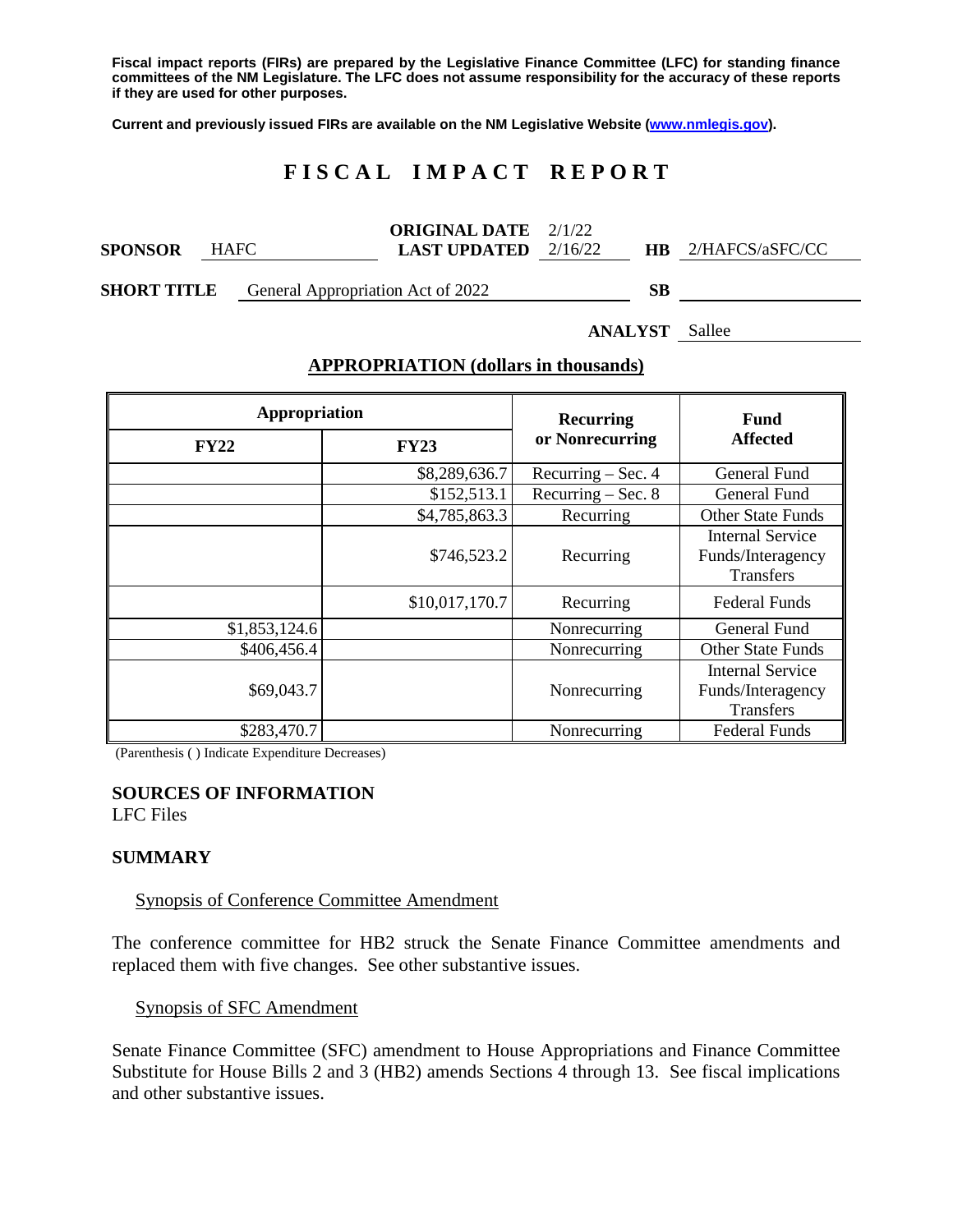## Synopsis of Substitute Bill

House Appropriations and Finance Committee Substitute for House Bills 2 and 3 (HB2) appropriates money from the general fund, other revenue, internal services funds/interagency transfers, and federal funds for the FY23 operation of state agencies, higher education, and public schools.

- Section 1, Short Title
- Section 2, Definitions
- Section 3, General Provisions
- Section 4, FY23 Appropriations
- Section 5, Special Appropriations
- Section 6, Supplemental and Deficiency Appropriations
- Section 7, Information Technology Appropriations
- Section 8, Compensation Appropriations
- Section 9, Transportation Appropriations
- Section 10, Other Special Appropriations
- Section 11, Fund Transfers
- Section 12, Additional FY22 BAR Authority
- Section 13, FY23 BAR Authority
- Section 14, Transfer Authority
- Section 15, Severability

There is no effective date of this bill, however a General Appropriation Act goes into effect upon signature of the governor.

# **FISCAL IMPLICATIONS**

The appropriations contained in this bill can be summarized as follows: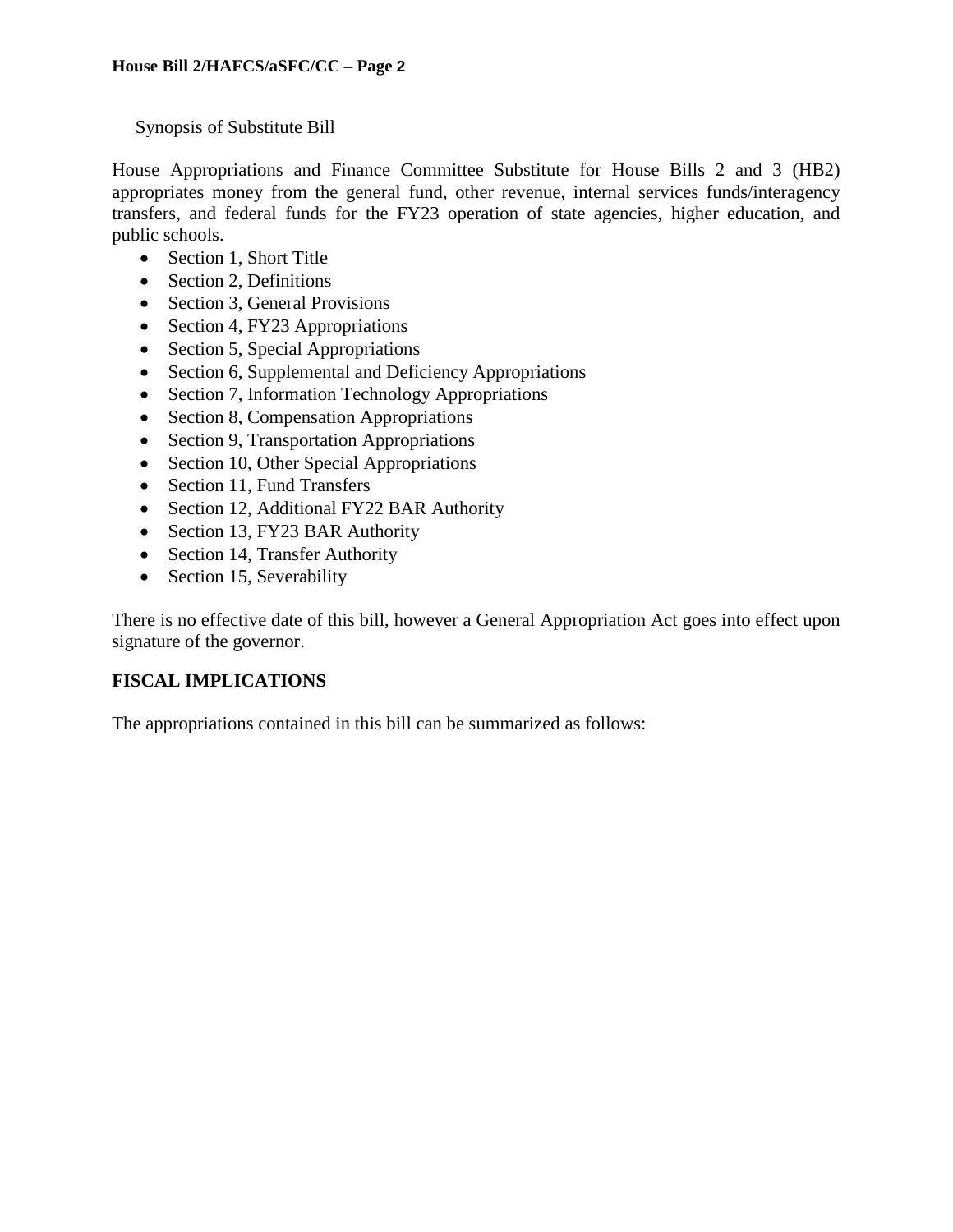| CC/Final HAFC Substitute for HB 2 & HB 3 - General Appropriations Act |                        |                                    |                                                                         |                         |                                           |  |  |  |
|-----------------------------------------------------------------------|------------------------|------------------------------------|-------------------------------------------------------------------------|-------------------------|-------------------------------------------|--|--|--|
| (Amounts in thousands)<br>Section 4. Recurring Appropriations         | General<br><b>Fund</b> | <b>Other State</b><br><b>Funds</b> | Internal<br><b>Service</b><br>Funds/<br>Interagency<br><b>Transfers</b> | Federal<br><b>Funds</b> | <b>Total</b>                              |  |  |  |
| <b>GENERAL APPROPRIATION ACT:</b>                                     |                        |                                    |                                                                         |                         |                                           |  |  |  |
| A. LEGISLATIVE                                                        | \$4,563.0              | \$0.0                              | \$0.0                                                                   | \$0.0                   | \$4,563.0                                 |  |  |  |
| <b>B. JUDICIAL</b>                                                    | \$348,719.9            | \$32,929.8                         | \$15,247.9                                                              | \$5,606.6               | \$402,504.2                               |  |  |  |
| C. GENERAL CONTROL                                                    | \$166,447.6            | \$1,626,512.0                      | \$119,214.4                                                             | \$27,670.5              | \$1,939,844.5                             |  |  |  |
| D. COMMERCE & INDUSTRY                                                | \$77,121.2             | \$104,088.9                        | \$21,374.4                                                              | \$1,149.6               | \$203,734.1                               |  |  |  |
| E. AGRICULTURE, ENERGY & NATURAL RESOURCES                            | \$90,986.1             | \$91,927.6                         | \$16,736.9                                                              | \$44,518.1              | \$244,168.7                               |  |  |  |
| F. HEALTH, HOSPITALS & HUMAN SERVICES                                 | \$2,301,576.1          | \$388,086.6                        | \$492,214.4                                                             |                         | \$8,084,343.5 \$11,266,220.6              |  |  |  |
| <b>G. PUBLIC SAFETY</b>                                               | \$491,536.8            | \$117,107.8                        | \$24,927.1                                                              | \$69,915.7              | \$703,487.4                               |  |  |  |
| H. TRANSPORTATION                                                     | \$0.0                  | \$675,729.0                        | \$8,300.0                                                               | \$521,017.7             | \$1,205,046.7                             |  |  |  |
| I. OTHER EDUCATION                                                    | \$56,713.4             | \$73,071.7                         | \$2,505.7                                                               | \$46,063.6              | \$178,354.4                               |  |  |  |
| J. HIGHER EDUCATION                                                   | \$939,050.4            | \$1,663,008.6                      | \$46,002.4                                                              | \$730,585.4             | \$3,378,646.8                             |  |  |  |
| K. PUBLIC SCHOOL SUPPORT                                              | \$3,812,922.2          | \$13,401.3                         | \$0.0                                                                   | \$486,300.0             | \$4,312,623.5                             |  |  |  |
| Recurring Grand Total Section 4                                       | \$8,289,636.7          | \$4,785,863.3                      |                                                                         |                         | \$746,523.2 \$10,017,170.7 \$23,839,193.9 |  |  |  |
|                                                                       |                        |                                    |                                                                         |                         |                                           |  |  |  |
| Sections 5, 6, 7, 8, 9, 10 & 11                                       |                        |                                    |                                                                         |                         |                                           |  |  |  |
| Section 5. Special Appropriations                                     | \$280,594.5            | \$297,934.8                        | \$4,986.9                                                               | \$750.0                 | \$584,266.2                               |  |  |  |
| Section 6. Supplemental and Deficiency Appropriations                 | \$9,324.6              | \$24,409.0                         | \$0.0                                                                   | \$60,615.5              | \$94,349.1                                |  |  |  |
| Section 7. Information Technology Appropriations                      | \$0.0\$                | \$4,112.6                          | \$64,056.8                                                              | \$78,505.2              | \$146,674.6                               |  |  |  |
| Section 8. Compensation Appropriations                                | \$184,072.5            | \$0.0                              | \$0.0                                                                   | \$0.0                   | \$184,072.5                               |  |  |  |
| Section 9. Road Appropriations                                        | \$373,500.0            | \$0.0                              | \$0.0                                                                   | \$0.0                   | \$373,500.0                               |  |  |  |
| Section 10. Other Special Appropriations                              | \$803,132.3            | \$80,000.0                         | \$0.0                                                                   | \$143,600.0             | \$1,026,732.3                             |  |  |  |
| Section 11. Fund Transfers                                            | \$235,000.0            | \$25,000.0                         | \$0.0                                                                   | \$0.0                   | \$260,000.0                               |  |  |  |
| Nonrecurring Grand Total                                              | \$1,885,623.9          | \$431,456.4                        | \$69,043.7                                                              | \$283,470.7             | \$2,669,594.7                             |  |  |  |

Appropriations from the general fund revert to the general fund at the end of FY23, unless otherwise indicated in the bill or provided by law.

### **OTHER SUBSTANTIVE ISSUES**

The conference committee for HB2 made the following changes to nonrecurring sections of the bill: increase funding by \$1 million for operations of the cannabis program at the Regulation and Licensing Department from the mortgage regulatory fund; \$500 thousand to the Crime Victims Reparation Commission for law enforcement-based advocates for victims of gun violence and violent crime; \$5 million increase for executive agency compensation increases; \$75 million decrease to the hydrogen hub appropriation and change of purpose to public private partnerships; and removal of language making law enforcement recruitment and retention stipends dependent on SB231. The changes would increase reserves, up from the Senate Finance Committee amendment.

The Senate Finance Committee (SFC) amendment to HB2 makes recurring general fund appropriations for FY23 of \$8.48 billion, up 13.9 percent from FY22, when combined with HB1 and the supplemental GAA. The amendment itself appropriates \$8.28 billion in recurring appropriations and \$1.92 billion nonrecurring appropriations from the general fund. amendment increases recurring spending by \$11.1 million above the House version, including \$3.5 million for further judges salary increases, an increase of \$500 thousand for domestic violence services at CYFD, \$500 thousand for outdoor classrooms, \$1.5 million each at NMSU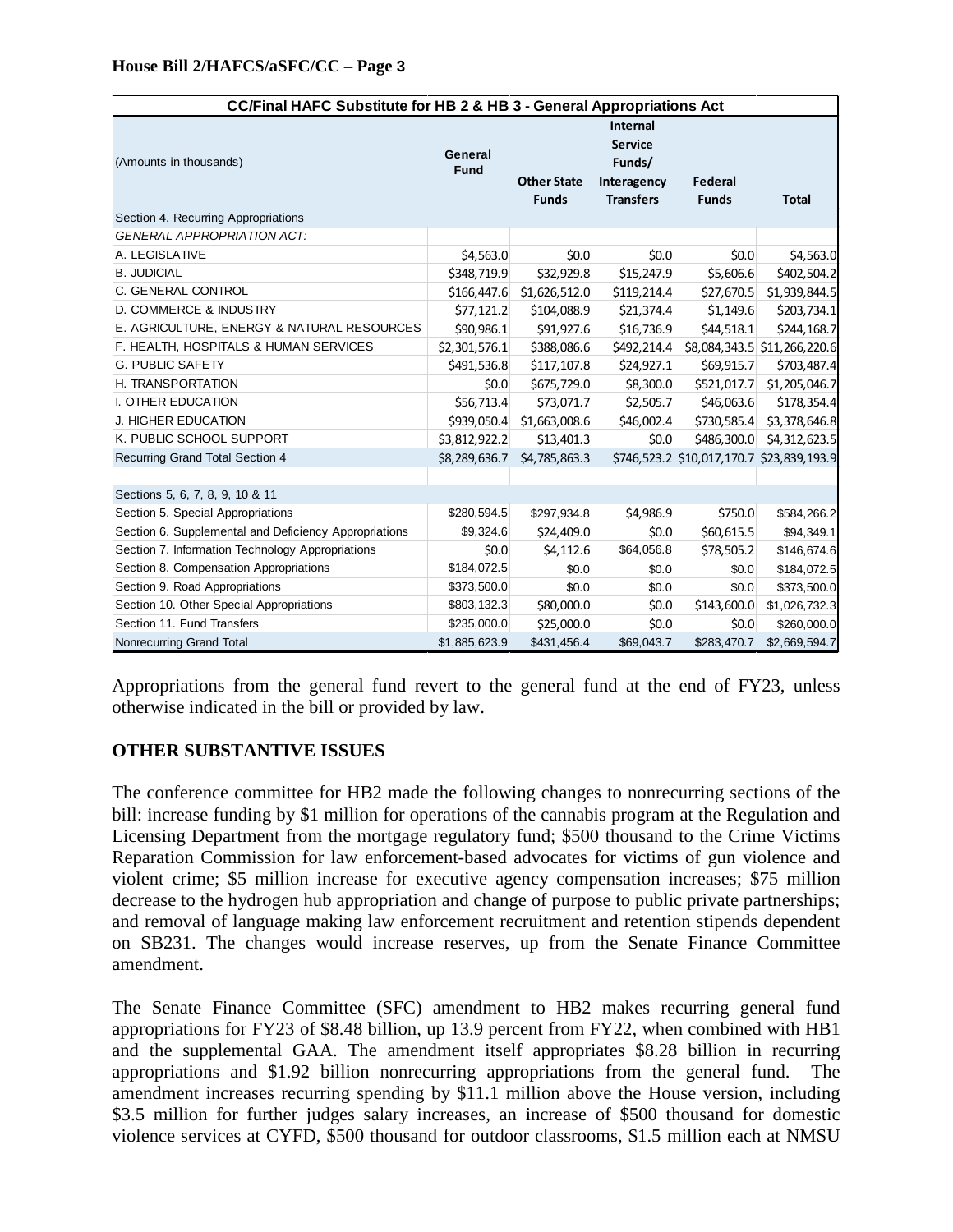and UNM for athletics, \$1 million for ENMU instruction, and \$4 million above the House version for the executive agency compensation plan. The amendment adds \$1 million recurring and \$1 million nonrecurring for sexual assault victim services.

The SFC amendment adds \$141.6 million in nonrecurring appropriations to the House version. The SFC amendment increases the appropriation for evidence-based criminal justice initiatives by \$42 million to \$67 million total by adding funding for law enforcement recruitment and retention stipends, and adds another \$25 million for a total of \$50 million for LEDA grants. The amendment adds \$10 million each to the housing trust fund and housing for homeless individuals, adds \$16 million for a total of \$24 million for the executive's food initiatives, moves \$10 million from the lottery scholarship appropriation to the opportunity scholarship for free college tuition at community colleges, and funds \$15 million for NMSU and UNM to upgrade to schools of public health. The amendment also adds \$27 million to various transportation projects. The amendment to HB2 leaves approximately \$400 million for tax-related initiatives. The rest of this narrative refers to the amendment to HB2 as HB2.

**Public Education.** HB2 includes \$3.87 billion for public schools, a \$424.9 million, or 12.3 percent, increase from the prior year. The substitute raises minimum salaries for level 1, 2, and 3 teachers and principals to \$50 thousand, \$60 thousand, and \$70 thousand, respectively. HB2 further provides an average 7 percent salary increase for all school personnel or an average 10 percent salary increase for all personnel in schools that participate in K-5 Plus or extended learning time programs. HB2 includes sufficient funding to pay all school employees at least \$15 per hour and targets pay for hard-to-staff positions. HB2 also increases recurring appropriations for school transportation, Indian education fund allocations, early literacy initiatives, and at-risk student interventions.

**Higher Education.** HB2 boosts instruction and general funding for higher education by \$28 million or 3 percent with no base budget reallocation. HB2 includes a \$12 million recurring appropriation and \$63 million nonrecurring appropriations to expand executive initiatives for opportunity scholarships, in effect free tuition. The higher education initiatives include project ECHO, equalization of funding for regional colleges and expanding nurse practitioner slots at UNM. Section 5 and 10 of HB2 include significant investments in university endowments, nurse education, technology research development and social work programs. HB2 also fully funds lottery tuition scholarships for four years. The amendment adds \$5 million to endow positions in Native American studies programs at UNM, and funded comprehensive financial aid programs, including covering cost of attendance, for students to obtain teaching or nursing degrees for free at selected institutions. The financial aid funding should provide more certainty over the cost for students to obtain degrees in New Mexico for at least the next four years, with no tuition costs and significant aid for fees, room, and board at four year institutions for traditional students moving from high school to college. The amendment provides for free community college for those same students and adults returning to upskill through the opportunity scholarship which has \$63 million through FY25 in nonrecurring revenue and \$12 million recurring. Combined the opportunity scholarship will be able to award almost \$100 million over the next three years to provide free tuition and provide other assistance to students for up to 60 credits, enough to obtain an associates degree or in-demand work certificate.

The endowments for expanding teaching faculty total \$130 million for nursing, teaching, and social work programs at institutions of higher education. The bill contains a maintenance of effort requirement to ensure the faculty positions result in a net increase of programs' capacity to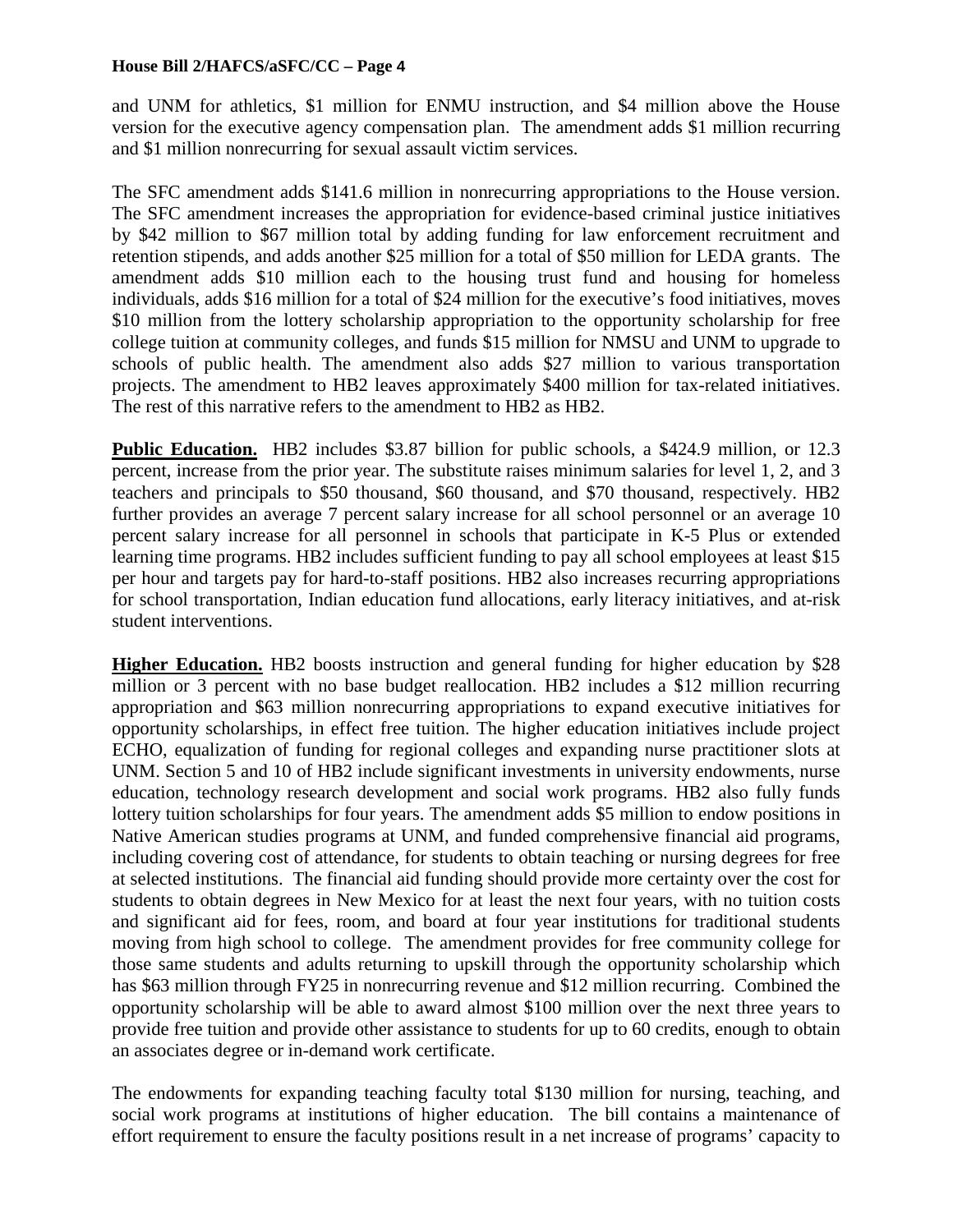educate and graduate students in high demand fields or areas with worker shortages. The endowments are fully funded and do not require institutional matching funds. As a result, institutions will be able to add faculty lines with those positions funded in perpetuity. Expanding the teaching capacity of the programs will generate additional tuition revenue to the extent the programs attract new students. The bill contains another \$5 million, with match requirements, for other types of faculty through the traditional higher education endowment fund.

Finally, Section 10 of the amendment funds operating costs through FY24 to expand public health programs at UNM (\$10 million) and NMSU (\$5 million) to become fully accredited schools of public health. Each will need to add faculty positions to meet accreditation standards and create doctoral programs to move from a public health program to a school of public health. The funding will about double each program's teaching capacity, with the expectation of significantly increasing the number of students graduating with public health degrees.

**Health and Human Services.** The budget includes \$1.3 billion in general fund revenue for Medicaid. The state's Medicaid Program includes \$28 million in state funds for hospital and nursing home labor costs in response to the Covid-19 crisis, another \$11 million in FY23 to increase hospital provider rates, \$14.4 million to provide postpartum healthcare for a year after delivery, and \$4.2 million to help boost the healthcare workforce, including in rural areas. The budget includes additional support for behavioral health, including \$20 million to develop providers, including start-up costs, to implement Medicaid evidence-based behavioral health services for adults and children and child welfare services, \$4 million for the 988 Crisis Now hotline, and \$1.3 million for non-Medicaid behavioral health provider rates. The Human Services budget also includes \$10 million to provide assistance to low-income state residents of up to \$750 per household, \$1.7 million to directly pay child support families for Temporary Assistance for Needy Families (TANF) recoveries, \$1.8 million for a TANF cash bonus assistance, and \$8.5 million for the Supplemental Nutrition Assistance Program's settlement payment of the federal overpayment claim. Overall the Human Services Department's budget for FY23, including federal funds, totals to \$9.2 billion.

General fund appropriations increased \$27.6 million, or 8.7 percent, to the Department of Health (DOH). Significant increases include \$750 thousand for a Naloxone substance use disorder treatment program, \$1.7 million for violence intervention, \$300 thousand for the office of gun violence prevention, \$700 thousand for suicide prevention, \$17.9 million for DD waiver provider rates and eliminating the wait list, and \$4.3 million for state hospitals and long-term care facilities administered by DOH. The SFC amendment reappropriates an estimated \$120 million in freed up revenue as a result of a 10 percent increase in home and community based Medicaid matching rates included in the American Rescue Plan Act. The freed up revenue will be rematched with federal funds for over \$750 million in funding through FY25 to eliminate the DD waiver waiting list and provider pandemic assistance payments, including other activities to strengthen the system of services. Any savings in general fund revenue have to be reinvested. Additionally, HB2 increased youth suicide prevention funding by \$2.4 million from the early childhood education and care fund contingent on legislation increasing the fund distribution.

FY23 appropriations for CYFD are \$16.6 million, or a 7.8 percent increase over the FY22 operating budget. The budget prioritizes evidence based services such as early intervention, intensive case management, functional family therapy, multisystemic therapy, wraparound services, and extended foster care and supportive housing for those aging out of foster care. In conjunction with the adopted 7 percent statewide salary adjustment, the budget would improve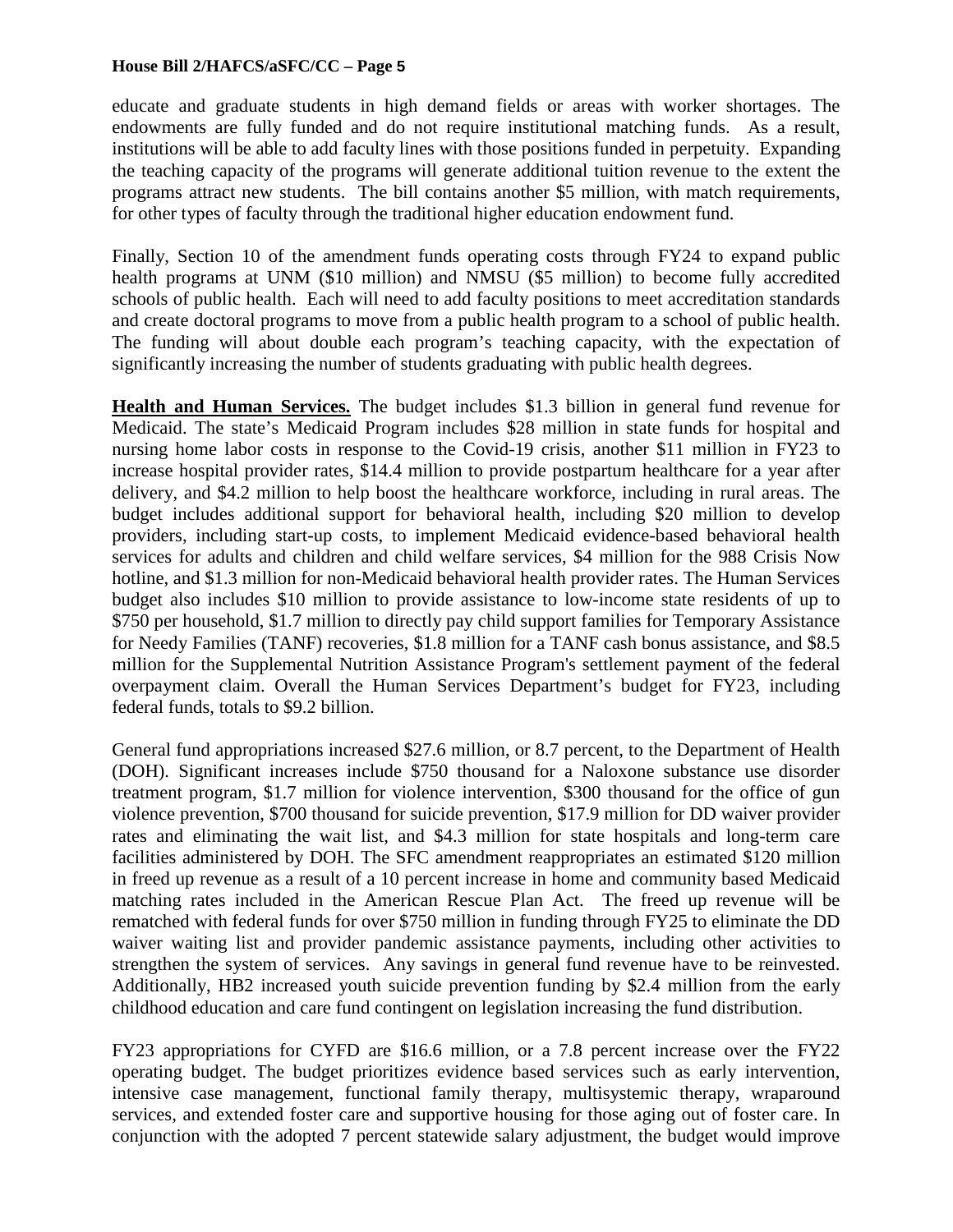recruitment and retention, reduce caseloads, and sufficiently fill 43 vacant positions in the Protective Services Program. The budget also includes recurring funding to meet the needs of the Kevin S. lawsuit settlement.

**Early Childhood.** Appropriations to the Early Childhood Education and Care Department increase distributions from the early childhood education and care fund by \$15.3 million. Significant increases included \$2 million for home visiting, \$1.4 million for tribal early childhood services, \$10.6 million for prekindergarten, of which \$5.3 million is contingent on legislation increasing the fund distribution, and \$1 million for workforce supports such as scholarships and wage supplements.

**Judiciary & Public Safety.** HB2 implements a system to improve public safety that prioritizes treatment and violence prevention over punishing low-level offenders, supports improved policing to ensure swift and certain justice for serious violent crime, and effectively addresses the needs of victims and communities who have suffered from the failures of the existing criminal justice system.

Within the Department of Public Safety, HB2 provides a 11.2 percent increase in recurring general fund revenue and aims to improve policing with raises of almost 16 percent for state police officers, targeted pay increases for other positions key to addressing and reducing violent crime, and almost \$700 thousand for the Law Enforcement Academy Board, which oversees officer training, certification, and misconduct allegations for all law enforcement officers statewide. Within the Corrections Department, HB2 keeps the recurring general fund appropriation essentially flat with FY22, but an inmate population decline of almost 7 percent over the past year allows the prioritization of treatment over punishment through reinvestment of \$2.1 million in prison cost savings into evidence-based recidivism reduction programming and transitional housing for offenders reentering the community. The appropriations to the Crime Victims Reparation Commission to fund services for victims of sexual assault are increased by \$3.6 million (including \$1.3 million from the general fund) to more effectively address these victims' needs and close gaps in the existing system.

The amendment for courts included a 30 percent raise for judges. The compensation recommendations for an addition 2 percent increase for judicial employees are in addition to a 7 percent increase contained in Section 8 of the bill. Overall, HB2 has an increase of \$9.2 million, or 4.9 percent from the FY22 operating budget. For District Attorneys, HB2 includes a 3 percent salary increase for attorneys in all districts in addition to 3.5 percent for attorneys in rural areas, and 10 percent for elected District Attorneys. Overall, the amendment includes a \$5.1 million, or 6.3 percent increase over FY22.

**Economic Development.** The Economic Development Department's FY23 operating budget includes about \$2.6 million more general fund revenue, or an 18.9 percent increase over FY22. The budget addresses the agency's top priorities, such as adding an additional \$1 million in recurring job training incentive program (JTIP) funding, filling vacancies in the film department, creating a justice, equity, diversity, and inclusion office and expanding the number of regional representatives available to local communities. In addition to the operating budget increase, the bill includes \$50 million in nonrecurring funding for the local economic development act fund (LEDA) and \$70 million for business space development. EDD also received \$10 million in nonrecurring funding during the 2021 second legislative session for outdoor recreation.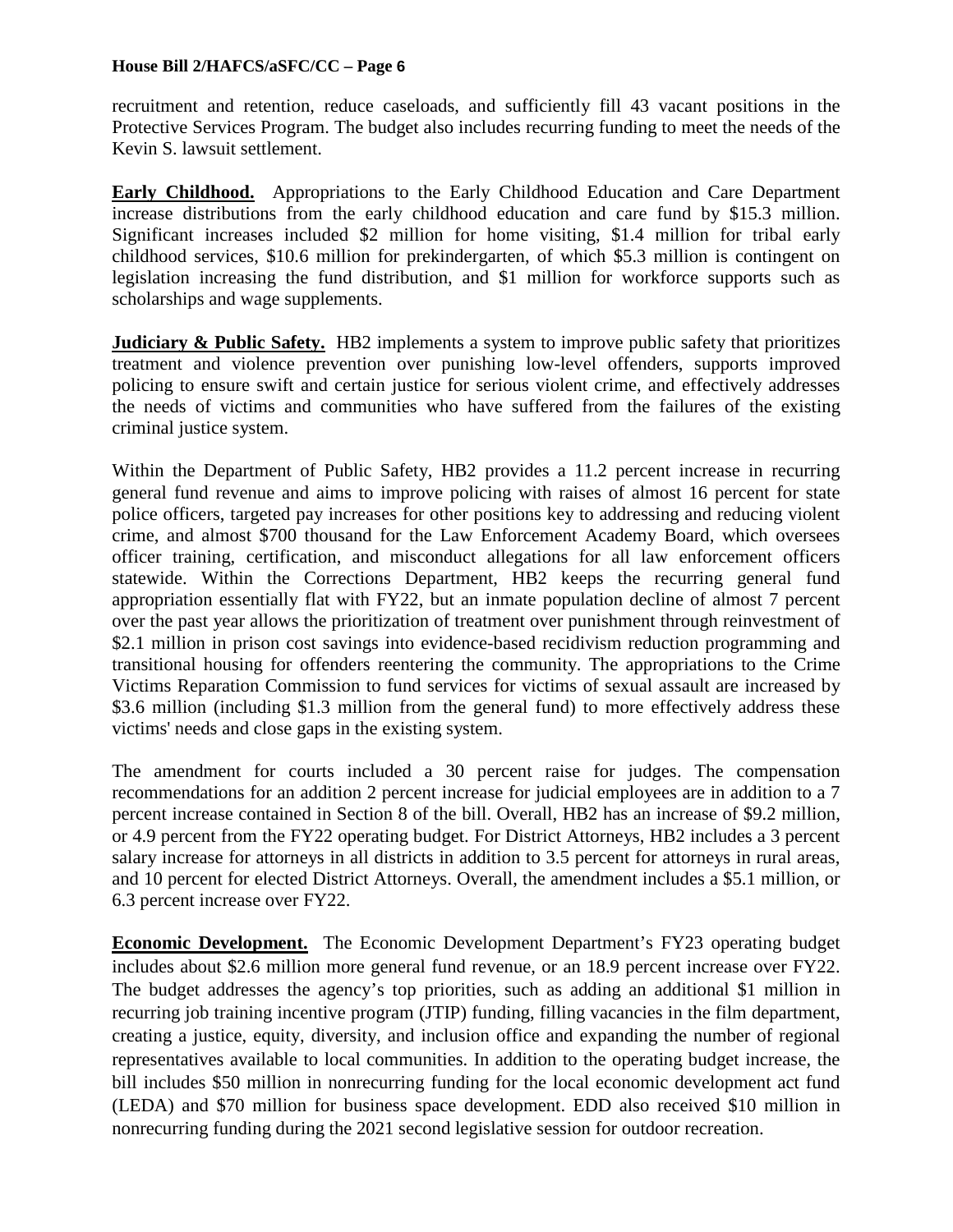The Tourism Department received a 15 percent general fund revenue increase over the FY22 operating budget, including \$1.8 million in recurring marketing money. The budget also supports top agency priorities such as ecommerce expansion and increased event production contracts. In addition to the recurring budget increases, the Legislature appropriated \$15 million in nonrecurring funding to the department during the second special session of 2021 for marketing and tourism revitalization, and the amendment adds another \$5 million for FY23 marketing and local events promotional activities.

**Natural Resources.** The Energy, Minerals and Natural Resources Department received a \$2.9 million, or 12 percent, general fund increase, largely for new positions in the Oil Conservation Division, Program Support, the State Forestry Division, and the Energy Conservation and Management Division. The increase will also support vacancy reduction, work on emissions reduction planning and grid modernization, seasonal State Parks employees, and park maintenance and repairs. The State Engineer received a general fund increase of \$4.3 million, or 21 percent, primarily to replace revenue from the irrigation works construction fund and the improvement of the Rio Grande income fund, and to hire staff. The Environment Department received a \$2.5 million, or 16 percent general fund increase, the majority of which is allocated for two expansion items: a new Climate Change Bureau and the addition of staff to the current hemp program to create a Cannabis and Hemp Bureau. Other significant increases include federal grant match for watershed and wetland restoration, new FTE for drinking, surface, and ground water programs, and recruitment and retention.

**Compensation.** HB2 appropriates \$139.8 million to provide a 7 percent average salary increase to employees of the Legislative, Judicial, and Executive branches and to Higher Education institutions. A non-recurring 3 percent across the board salary increase, including for public schools, is included in Section 8 of the bill to be given during the fourth quarter of FY22. The bill then provides for an additional amount for an average 4 percent raise for FY23, with the cost of the full 7 percent built into the recurring appropriation. The full cost for schools for FY23 is built into the State Equalization Guarantee (SEG) – see below. The SFC amendment and conference committee amendment adds \$9 million to state agency compensation to ensure professional employees receive an average of 7 percent raise under the executive agency compensation plan. The bill includes funding in agency base budgets in Section 4 for additional increases above 7 percent for targeted positions, such as State Police who will receive an average 16 percent increase. The bill also provides funding to allow for a 2 percent increase in employer contributions to ERB in FY23, with 1 percent per statute and another 1 percent contingent on enactment of legislation further increasing the employer contribution rate.

For public schools, HB2 includes \$180.3 million to provide a 7 percent salary increase for all employees, \$76.8 million to increase teacher level salaries, and \$64 million to provide an additional 3 percent salary increase for employees at K-5 Plus or extended learning time schools.

The appropriations include sufficient funding to provide a base salary of at least \$15/per hour to all public employees.

**Special & Supplemental Appropriations.** Special, supplemental, and deficiency appropriations total \$597.3 million, of which \$259.9 million is from the general fund. General fund appropriations include \$10 million to the Energy, Minerals and Natural Resources Department for a community energy efficiency program in underserved communities, \$5 million to the